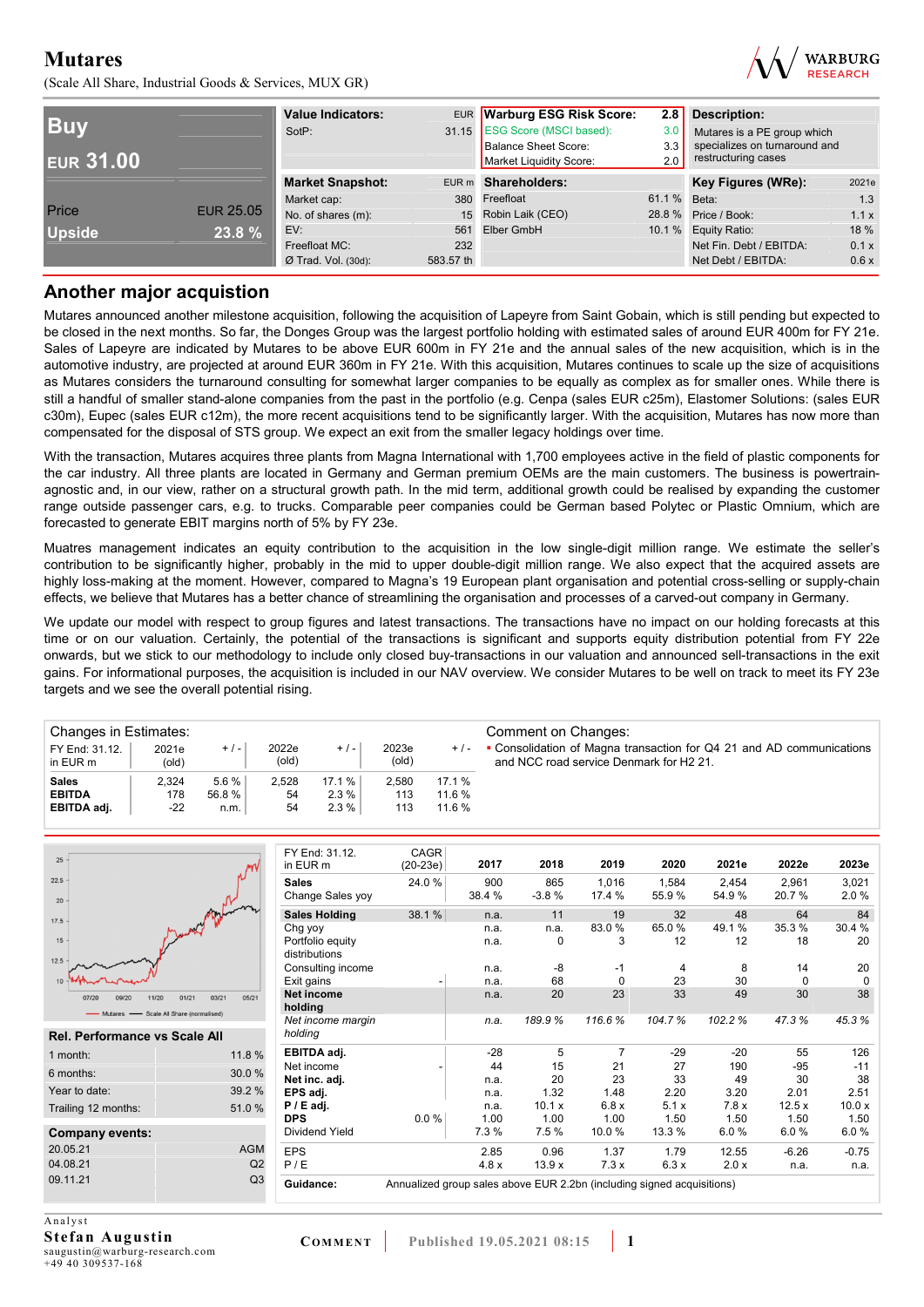



# **Company Background**

- Mutares was co-founded in 2008 by CEO Robin Laik.
- Mutares invests in small/midcap (sales 50-500m) companies in special situations and manages the turnaround with its own consultants
- Consolidated sales increased from EUR 60m in 2010 to above EUR 1bn in 2019 as the company made more than 70 transactions
- Mutares has consistently paid a dividend and targets a base dividend of EUR 1.0. The dividend yield has exceeded 5% over the past five years.
- The company issued a bond in 2020 with a nominal value of EUR 80m to accelerate growth as the Covid pandemic gave rise to unique investment opportunities

# **Competitive Quality**

- With around 70 consultants, who are turnaround specialists, at the end of 2020, Mutares has established a European network of offices enabling the generation of synergies across its portfolio holdings.
- European small-midcap special situations management is a niche market with limited competition
- Management and board members hold significant stakes of outstanding shares
- **For FY 23 Mutares targets annual consolidated sales of EUR 3bn, which translates into EUR 100m sales at Mutares holding level and** a holding profit above EUR 60m including exit gains.



#### **Net income development**  in EUR m



Source: Warburg Research

**Sales Mutares Holding**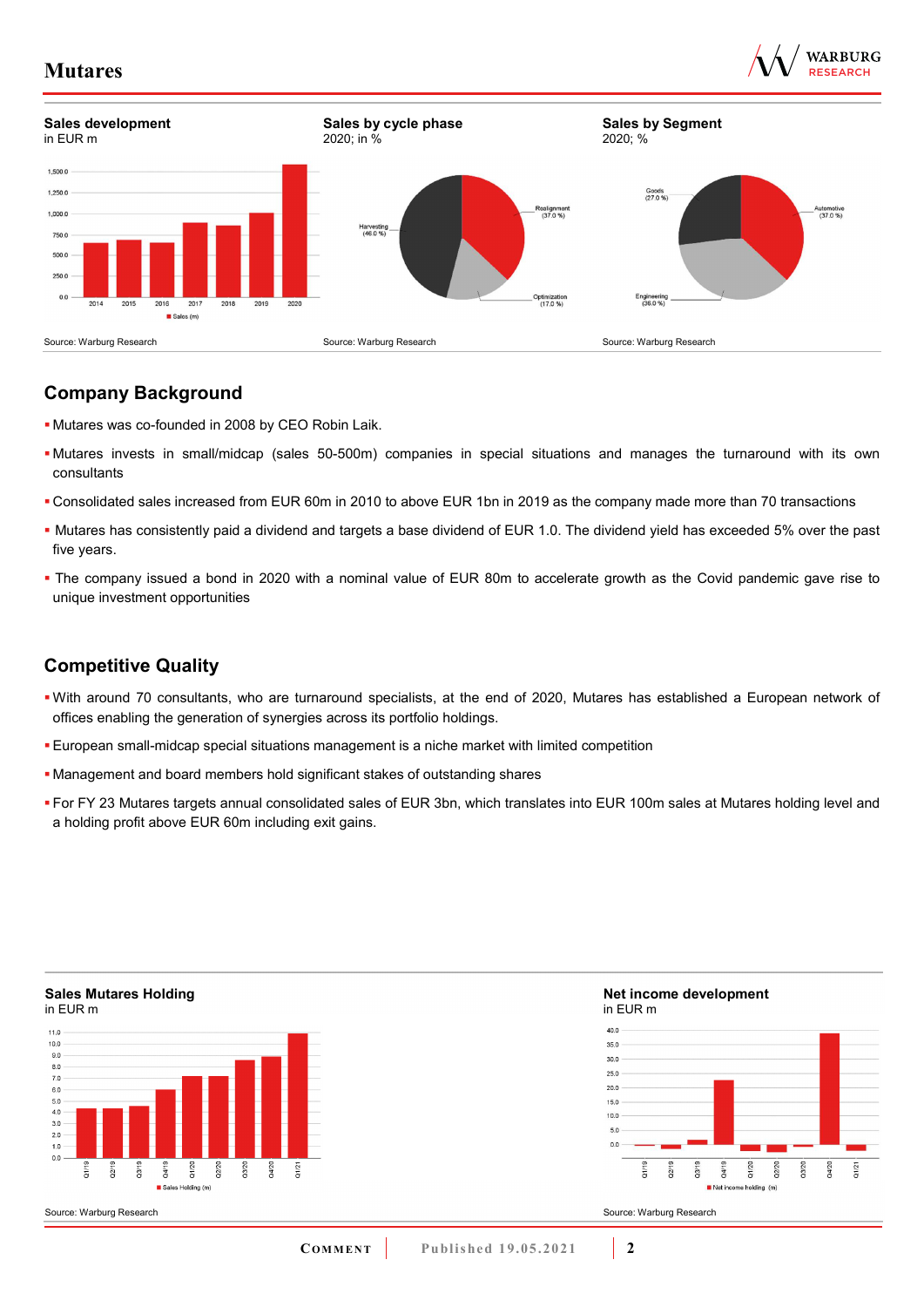# **Sum of the parts**



| <b>Net Asset Value</b>            |           |           |                             | all Warburg Research estimates |              |               |             |            |                |
|-----------------------------------|-----------|-----------|-----------------------------|--------------------------------|--------------|---------------|-------------|------------|----------------|
| Company                           | exit date | sales Wre | EBITDA margin EBITDA / EBIT |                                | Exit mutiple | EV            | probability | <b>NPV</b> | comment        |
| Balcke-Dürr Group                 | 2024      | 110       | 6%                          | 6,6                            | 6,0          | 40            | 25%         | 7,8        |                |
| <b>BEXity</b>                     | 2025      | 200       | 3%                          | 6,2                            | 9,0          | 56            | 35%         | 14,2       |                |
| Carglas Maison (CGM)              | 2026      | 42        | 7%                          | 2,9                            | 7,0          | 21            | 10%         | 1,1        |                |
| Cenpa                             | 2024      | 27        | 7%                          | 1,9                            | 6,0          | 11            | 25%         | 2,2        |                |
| Donges Group                      | 2023      | 200       | 10%                         | 19,0                           | 7,0          | 133           | 60%         | 67,9       |                |
| Donges Group (Nordic)             | 2021      | 200       | 6%                          | 11,0                           | 6,0          | 66            | 75%         | 49,5       |                |
| <b>Elastomer Solutions Group</b>  | 2023      | 36        | 7%                          | 2,5                            | 6,0          | 15            | 35%         | 4,5        |                |
| Exi (Ericcson Services Italia)    | 2026      | 45        | 6%                          | 2,7                            | 8,0          | 22            | 10%         | 1,4        |                |
| <b>EUPEC</b>                      | 2023      | 12        | 7%                          | 0,8                            | 6,0          | 5             | 35%         | 1,5        |                |
| Gemini Rail Group                 | 2024      | 70        | 8%                          | 5,6                            | 8,0          | 45            | 25%         | 8,8        | add on pending |
| iinovis group (Valmet Automotive) | 2026      | 55        | 5%                          | 2,8                            | 5,0          | 14            | 10%         | 0,9        |                |
| keeeper                           | 2024      | 140       | 12%                         | 16,8                           | 9,0          | 151           | 35%         | 41,6       |                |
| Kico Group                        | 2026      | 100       | 8%                          | 8,0                            | 6,0          | 48            | 25%         | 8,0        |                |
| La Rochette                       | 2026      | 120       | 10%                         | 12,0                           | 7,0          | 84            | 10%         | 5,6        |                |
| Lacroix & Kress / Plati           | 2026      | 160       | 8%                          | 13,0                           | 7,0          | 91            | 25%         | 15,2       |                |
| Lapyere                           | 2026      | 600       | 7%                          | 42,0                           | 6,0          | 252           | 10%         | 16.8       |                |
| Magna                             | 2026      | 360       | 6%                          | 21,6                           | 6.0          | 130           | 10%         | 8,7        |                |
| Clecim (Primetals)                | 2026      | 55        | 9%                          | 5,0                            | 7,0          | 35            | 10%         | 2,3        |                |
| Primo TECS (Tekfor)               | 2026      | 120       | 7%                          | 8,4                            | 6,0          | 50            | 25%         | 8,4        |                |
| Royal de Boer / Japy Tech         | 2026      | 50        | 10%                         | 5,0                            | 7,0          | 35            | 10%         | 2,3        |                |
| Sabo                              | 2026      | 25        | 10%                         | 2,5                            | 8,0          | 20            | 25%         | 3,3        |                |
| <b>SFC Solutions</b>              | 2026      | 180       | 8%                          | 14,4                           | 6,0          | 86            | 25%         | 14,4       |                |
| Terranor (Nordic Road Services)   | 2026      | 100       | 8%                          | 8,0                            | 6,0          | 48            | 25%         | 8,0        | add on pending |
| <b>Trefil Union</b>               | 2026      | 40        | 7%                          | 2,8                            | 7,0          | 20            | 10%         | 1,3        |                |
|                                   |           |           |                             |                                | # shares     | Mutares stake | Price       |            |                |
| STS Group                         |           |           |                             |                                | 6,5          | 73,3%         | 7,00        | 33,3       | pending sell   |
|                                   |           |           |                             |                                |              |               |             | 303.8      |                |

|                                        | 2020 | 2021e | 2022e     | 2023e |
|----------------------------------------|------|-------|-----------|-------|
| Sum of the Parts (EURm)                |      |       |           |       |
| Consulting revenues                    | 31,9 | 47,6  | 64,4      | 83,9  |
| Consulting profit (EBITDA)             | 3,7  | 8,2   | 13,8      | 19,7  |
| <b>WACC</b>                            |      |       |           | 8,4%  |
|                                        |      |       | <b>TV</b> | 235   |
| Equity distributions                   | 12   | 12,0  | 18,0      | 20,0  |
| <b>WACC</b>                            |      |       |           | 8,4%  |
|                                        |      |       | <b>TV</b> | 239   |
| (+) NPV portfolio                      |      | 304   |           |       |
| (-) Discounted TV equity distributions |      | 203   |           |       |
| NPV portfolio surplus                  |      | 100,7 |           |       |
| Exits                                  |      |       |           |       |
| Balcke Dürr Rothemühle                 | 5,6  |       |           |       |
| Nexive                                 | 17   |       |           |       |
| Enterprise Value / CF                  | 22,6 | 120,9 | 31,8      | 473,7 |
| Discounted values                      | 22,6 | 120,9 | 29,3      | 403,3 |
| Discounted sum EV/CF                   |      | 576,1 |           |       |
| Debt                                   |      | 80    |           |       |
| Cash                                   |      | 26,5  |           |       |
| Other debt like items                  |      | 39,8  |           |       |
| Equity Value                           |      | 483   |           |       |
| Number of shares outstanding           |      | 15,5  |           |       |
| Fair value per share (EUR)             |      | 31,2  |           |       |
|                                        |      |       |           |       |

**As debt we deduct the outstanding bond and given guarantees**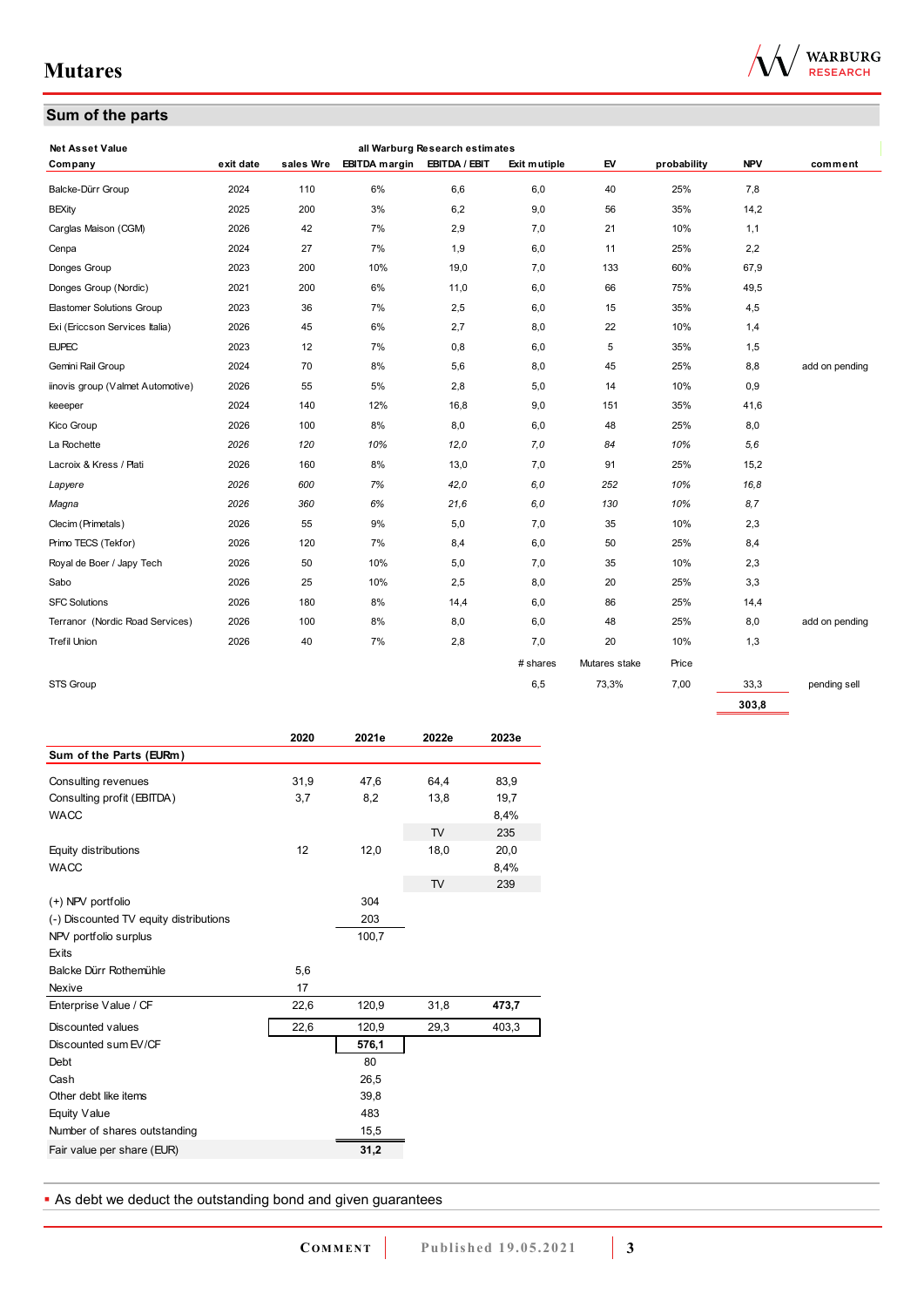

| Valuation                           |        |        |        |        |        |       |         |
|-------------------------------------|--------|--------|--------|--------|--------|-------|---------|
|                                     | 2017   | 2018   | 2019   | 2020   | 2021e  | 2022e | 2023e   |
| Price / Book                        | 1.3x   | 1.1x   | 0.8x   | 0.9x   | 1.1x   | 1.6x  | 1.9x    |
| Book value per share ex intangibles | 8.43   | 8.99   | 8.17   | 7.38   | 18.20  | 10.59 | 8.39    |
| EV / Sales                          | 0.4 x  | 0.3x   | 0.4x   | 0.3x   | 0.2 x  | 0.2x  | 0.2x    |
| EV / EBITDA                         | 5.6x   | 5.5x   | 4.6x   | 3.6x   | 2.0 x  | 12.8x | 5.8x    |
| EV / EBIT                           | 9.4x   | 14.0x  | 14.0x  | 12.5x  | 3.9x   | n.a.  | 128.9 x |
| EV / EBIT adj.*                     | 9.4x   | 14.0x  | 14.0x  | n.a.   | n.a.   | n.a.  | 128.9 x |
| P / FCF                             | n.a.   | n.a.   | n.a.   | n.a.   | n.a.   | n.a.  | 222.7x  |
| P/E                                 | 4.8 x  | 13.9x  | 7.3x   | 6.3x   | 2.0 x  | n.a.  | n.a.    |
| $P / E$ adj.*                       | n.a.   | 10.1 x | 6.8x   | 5.1x   | 7.8x   | 12.5x | 10.0x   |
| Dividend Yield                      | 7.3%   | 7.5%   | 10.0%  | 13.3 % | 6.0%   | 6.0%  | 6.0 %   |
| FCF Potential Yield (on market EV)  | 20.1 % | 17.1 % | 21.5 % | 28.2 % | 49.2 % | 7.8%  | 17.3 %  |
| *Adjustments made for: -            |        |        |        |        |        |       |         |

# **Company Specific Items**

| - - - - - - - <i>,</i> - - - - - - - - - - - - - - |      |         |         |         |         |        |        |
|----------------------------------------------------|------|---------|---------|---------|---------|--------|--------|
|                                                    | 2017 | 2018    | 2019    | 2020    | 2021e   | 2022e  | 2023e  |
| Sales Holding                                      | n.a. | 11      | 19      | 32      | 48      | 64     | 84     |
| Portfolio equity distributions                     | n.a. |         |         | 12      | 12      | 18     | 20     |
| Exit gains                                         | n.a. | 68      |         | 23      | 30      |        | 0      |
| Net income holding                                 | n.a. | 20      | 23      | 33      | 49      | 30     | 38     |
| adj. EBITDA holding                                | n.a. | $-18$   |         | 5       | 11      | 17     | 23     |
| Income investments holding                         | n.a. | 44      | 22      | 35      | 42      | 18     | 20     |
| Chg yoy                                            | n.a. | n.a.    | 83.0 %  | 65.0 %  | 49.1 %  | 35.3%  | 30.4 % |
| Net income margin holding                          | n.a. | 189.9 % | 116.6 % | 104.7 % | 102.2 % | 47.3 % | 45.3 % |
| Consulting income                                  | n.a. | -8      | - 1     |         |         | 14     | 20     |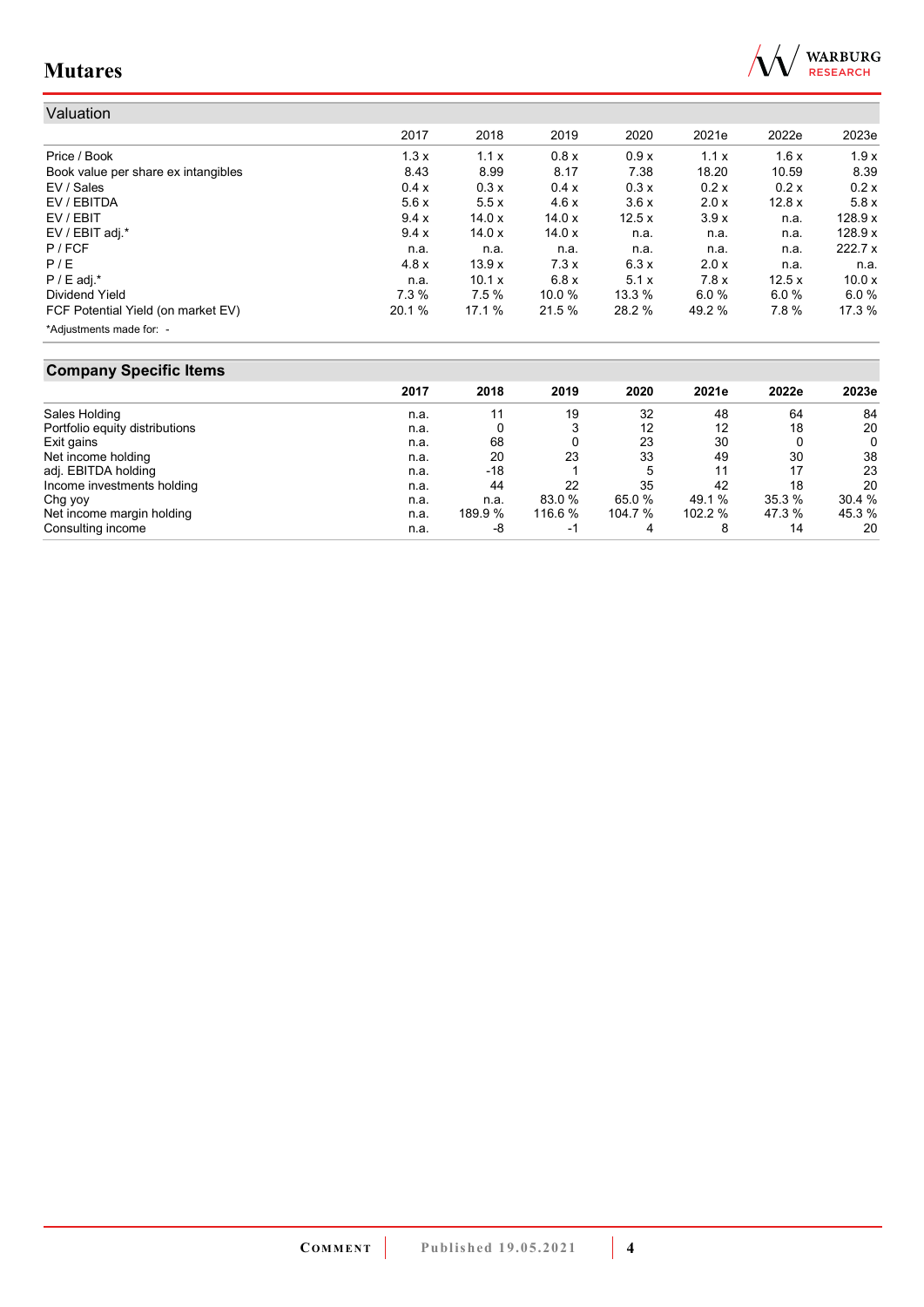## **Consolidated profit & loss**



| In EUR m                                         | 2017         | 2018         | 2019           | 2020         | 2021e        | 2022e        | 2023e        |
|--------------------------------------------------|--------------|--------------|----------------|--------------|--------------|--------------|--------------|
| <b>Sales</b>                                     | 900          | 865          | 1,016          | 1,584        | 2,454        | 2,961        | 3,021        |
| Change Sales yoy                                 | 38.4 %       | $-3.8%$      | 17.4 %         | 55.9%        | 54.9%        | 20.7 %       | 2.0%         |
| Increase / decrease in inventory                 | -4           | 0            | $-4$           | $-23$        | 0            | $\mathbf 0$  | $\Omega$     |
| Own work capitalised                             | $\mathbf{0}$ | $\Omega$     | $\Omega$       | $\Omega$     | $\mathbf{0}$ | $\mathbf{0}$ | $\Omega$     |
| <b>Total Sales</b>                               | 896          | 865          | 1,012          | 1,561        | 2,454        | 2,961        | 3,021        |
| Material expenses                                | 570          | 532          | 623            | 975          | 1,546        | 1,925        | 1,933        |
| <b>Gross profit</b>                              | 326          | 333          | 389            | 586          | 908          | 1,036        | 1,088        |
| Gross profit margin                              | 36.2%        | 38.5%        | 38.3%          | 37.0%        | 37.0%        | 35.0%        | 36.0%        |
| Personnel expenses                               | 252          | 245          | 292            | 424          | 712          | 888          | 876          |
| Other operating income                           | 156          | 107          | 119            | 241          | 288          | 347          | 354          |
| Other operating expenses                         | 164          | 146          | 138            | 261          | 204          | 440          | 439          |
| Unfrequent items                                 | 0            | $\mathbf 0$  | 0              | 0            | 0            | 0            | $\Omega$     |
| <b>EBITDA</b>                                    | 67           | 49           | 79             | 143          | 280          | 55           | 126          |
| Margin                                           | 7.5%         | 5.7%         | 7.8%           | 9.0%         | 11.4%        | 1.9%         | 4.2%         |
| Depreciation of fixed assets                     | 27           | 30           | 53             | 102          | 135          | 133          | 121          |
| <b>EBITA</b>                                     | 40           | 19           | 26             | 41           | 145          | $-78$        | 6            |
| Amortisation of intangible assets                | $\Omega$     | 0            | $\Omega$       | 0            | 0            | $\Omega$     | 0            |
| Goodwill amortisation                            | $\Omega$     | $\mathbf{0}$ | $\Omega$       | $\mathbf{0}$ | 0            | $\Omega$     | $\mathbf{0}$ |
| <b>EBIT</b>                                      | 40           | 19           | 26             | 41           | 145          | $-78$        | 6            |
| Margin                                           | 4.4%         | 2.2%         | 2.6%           | 2.6%         | 5.9%         | $-2.6%$      | 0.2%         |
| EBIT adj.                                        | 40           | 19           | 26             | $-130$       | $-55$        | $-78$        | 6            |
| Interest income                                  | 3            | 1            | $\overline{2}$ | 4            | $\mathbf{1}$ | $\mathbf{1}$ | 1            |
| Interest expenses                                | 8            | 5            | 11             | 28           | 18           | 18           | 18           |
| Other financial income (loss)                    | $\mathbf{0}$ | 0            | 0              | $\mathbf{0}$ | 63           | $\Omega$     | $\Omega$     |
| <b>EBT</b>                                       | 35           | 15           | 17             | 17           | 190          | $-95$        | $-11$        |
| Margin                                           | 3.9%         | 1.7%         | 1.6%           | 1.1%         | 7.8%         | $-3.2%$      | $-0.4%$      |
| <b>Total taxes</b>                               | -8           | 3            | $\mathbf 0$    | $-3$         | 0            | $\mathbf 0$  | $\Omega$     |
| Net income from continuing operations            | 44           | 12           | 17             | 20           | 190          | $-95$        | $-11$        |
| Income from discontinued operations (net of tax) | $\Omega$     | $\mathbf 0$  | $\mathbf 0$    | $\mathbf 0$  | 0            | $\mathbf 0$  | $\Omega$     |
| Net income before minorities                     | 44           | 12           | 17             | 20           | 190          | $-95$        | $-11$        |
| Minority interest                                | 0            | $-3$         | $-4$           | $-7$         | 0            | $\Omega$     | $\Omega$     |
| Net income                                       | 44           | 15           | 21             | 27           | 190          | $-95$        | $-11$        |
| Margin                                           | 4.9%         | 1.7%         | 2.0%           | 1.7%         | 7.8%         | $-3.2%$      | $-0.4%$      |
| Number of shares, average                        | 15           | 15           | 15             | 15           | 15           | 15           | 15           |
| <b>EPS</b>                                       | 2.85         | 0.96         | 1.37           | 1.79         | 12.55        | $-6.26$      | $-0.75$      |
| EPS adj.                                         | n.a.         | 1.32         | 1.48           | 2.20         | 3.20         | 2.01         | 2.51         |
| *Adjustments made for:                           |              |              |                |              |              |              |              |

**Guidance: Annualized group sales above EUR 2.2bn (including signed acquisitions)**

## **Financial Ratios**

| 2017     | 2018    | 2019    | 2020     | 2021e   | 2022e   | 2023e   |
|----------|---------|---------|----------|---------|---------|---------|
| 92.1%    | 94.3 %  | 91.8%   | 89.5 %   | 88.6 %  | 98.1 %  | 95.8%   |
| 0.4 x    | 13.4 x  | 2.0 x   | 1.0x     | 4.6x    | n.a.    | n.a.    |
| 8.5x     | 9.6x    | 7.2x    | 5.1x     | 15.5x   | 3.1x    | 7.0x    |
| $-23.7%$ | 18.9%   | $0.0\%$ | $-16.6%$ | $0.0\%$ | $0.0\%$ | $0.0\%$ |
| 35.3 %   | 127.0 % | 91.2 %  | 115.6 %  | 12.0%   | n.m.    | n.m.    |
| n.a.     | n.a.    | n.a.    | n.a.     | n.a.    | n.a.    | n.a.    |
|          |         |         |          |         |         |         |

#### **Sales, EBITDA**  in EUR m



#### **Operating Performance**  in %



## **Performance per Share**

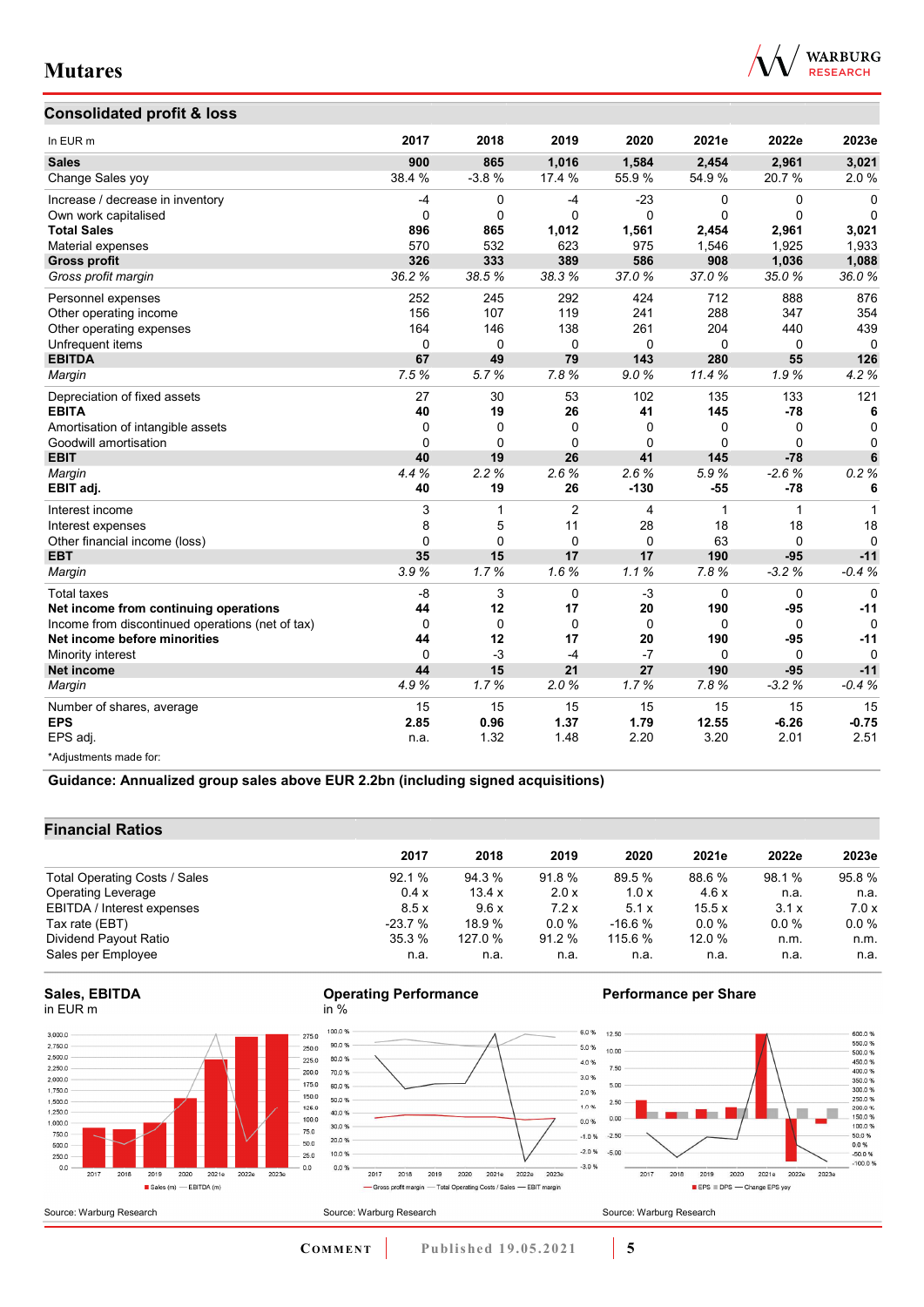**Financial Ratios** 

## **Consolidated balance sheet**



| Consolidated balance sheet                              |      |             |      |       |       |          |       |
|---------------------------------------------------------|------|-------------|------|-------|-------|----------|-------|
| In EUR m                                                | 2017 | 2018        | 2019 | 2020  | 2021e | 2022e    | 2023e |
| <b>Assets</b>                                           |      |             |      |       |       |          |       |
| Goodwill and other intangible assets                    | 36   | 41          | 59   | 76    | 76    | 76       | 76    |
| thereof other intangible assets                         | 36   | 41          | 59   | 76    | 76    | 76       | 76    |
| thereof Goodwill                                        | 0    | $\mathbf 0$ | 0    | 0     | 0     | $\Omega$ | 0     |
| Property, plant and equipment                           | 171  | 133         | 176  | 243   | 438   | 334      | 244   |
| <b>Financial assets</b>                                 | 6    | 17          | 17   | 9     | 9     | 9        | 9     |
| Other long-term assets                                  | 4    | 5           | 123  | 150   | 150   | 150      | 150   |
| <b>Fixed assets</b>                                     | 216  | 196         | 375  | 478   | 673   | 569      | 478   |
| Inventories                                             | 131  | 101         | 134  | 204   | 351   | 423      | 432   |
| Accounts receivable                                     | 183  | 163         | 172  | 295   | 457   | 552      | 563   |
| Liquid assets                                           | 99   | 108         | 80   | 145   | 369   | 230      | 209   |
| Other short-term assets                                 | 44   | 62          | 88   | 206   | 206   | 206      | 206   |
| <b>Current assets</b>                                   | 457  | 435         | 474  | 850   | 1,383 | 1,410    | 1,409 |
| <b>Total Assets</b>                                     | 673  | 631         | 849  | 1,327 | 2,055 | 1,980    | 1,887 |
| Liabilities and shareholders' equity                    |      |             |      |       |       |          |       |
| Subscribed capital                                      | 16   | 15          | 15   | 15    | 15    | 15       | 15    |
| Capital reserve                                         | 37   | 37          | 37   | 38    | 38    | 38       | 38    |
| Retained earnings                                       | 111  | 129         | 135  | 144   | 312   | 194      | 160   |
| Other equity components                                 | 3    | $-1$        | $-2$ | $-7$  | $-7$  | $-7$     | $-7$  |
| Shareholders' equity                                    | 166  | 181         | 185  | 190   | 358   | 240      | 206   |
| Minority interest                                       | $-1$ | 27          | 23   | 17    | 17    | 17       | 17    |
| <b>Total equity</b>                                     | 166  | 208         | 208  | 207   | 375   | 257      | 223   |
| Provisions                                              | 147  | 97          | 138  | 210   | 460   | 400      | 330   |
| thereof provisions for pensions and similar obligations | 103  | 47          | 87   | 116   | 166   | 166      | 166   |
| Financial liabilities (total)                           | 160  | 129         | 208  | 374   | 384   | 384      | 384   |
| Short-term financial liabilities                        | 36   | 26          | 41   | 57    | 57    | 57       | 57    |
| Accounts payable                                        | 122  | 144         | 195  | 319   | 494   | 597      | 609   |
| <b>Other liabilities</b>                                | 79   | 53          | 100  | 217   | 342   | 342      | 342   |
| <b>Liabilities</b>                                      | 507  | 423         | 640  | 1,120 | 1,680 | 1,723    | 1,665 |
| Total liabilities and shareholders' equity              | 673  | 631         | 849  | 1,327 | 2,055 | 1,980    | 1,887 |

#### **2017 2018 2019 2020 2021e 2022e 2023e Efficiency of Capital Employment**  Operating Assets Turnover 2.5 x 3.4 x 3.5 x 3.8 x 3.3 x 4.2 x 4.8 x Capital Employed Turnover 2.7 x 3.1 x 2.4 x 2.9 x 4.4 x 5.1 x 5.4 x ROA 20.4 % 7.5 % 5.5 % 5.7 % 28.3 % -16.7 % -2.4 % **Return on Capital**  ROCE (NOPAT) 16.6 % 5.2 % 7.5 % 9.8 % 26.2 % n.a. 1.0 % ROE 30.9 % 8.5 % 11.4 % 14.4 % 69.5 % -31.8 % -5.1 % Adj. ROE n.a. 11.6 % 12.3 % 17.8 % 17.7 % 10.2 % 17.1 % **Balance sheet quality**  Net Debt 164 68 215 345 181 320 341 Net Financial Debt 61 21 128 228 15 154 175 Net Gearing 98.8 % 32.8 % 103.5 % 166.3 % 48.2 % 124.6 % 153.0 % Net Fin. Debt / EBITDA 90.6 % 43.2 % 161.7 % 160.1 % 5.2 % 279.4 % 138.4 % Book Value / Share 10.7 11.7 12.0 12.3 23.1 15.5 13.3 Book value per share ex intangibles 8.4 9.0 8.2 7.4 18.2 10.6 8.4



**CO M M E N T Published 19.05.2021 6**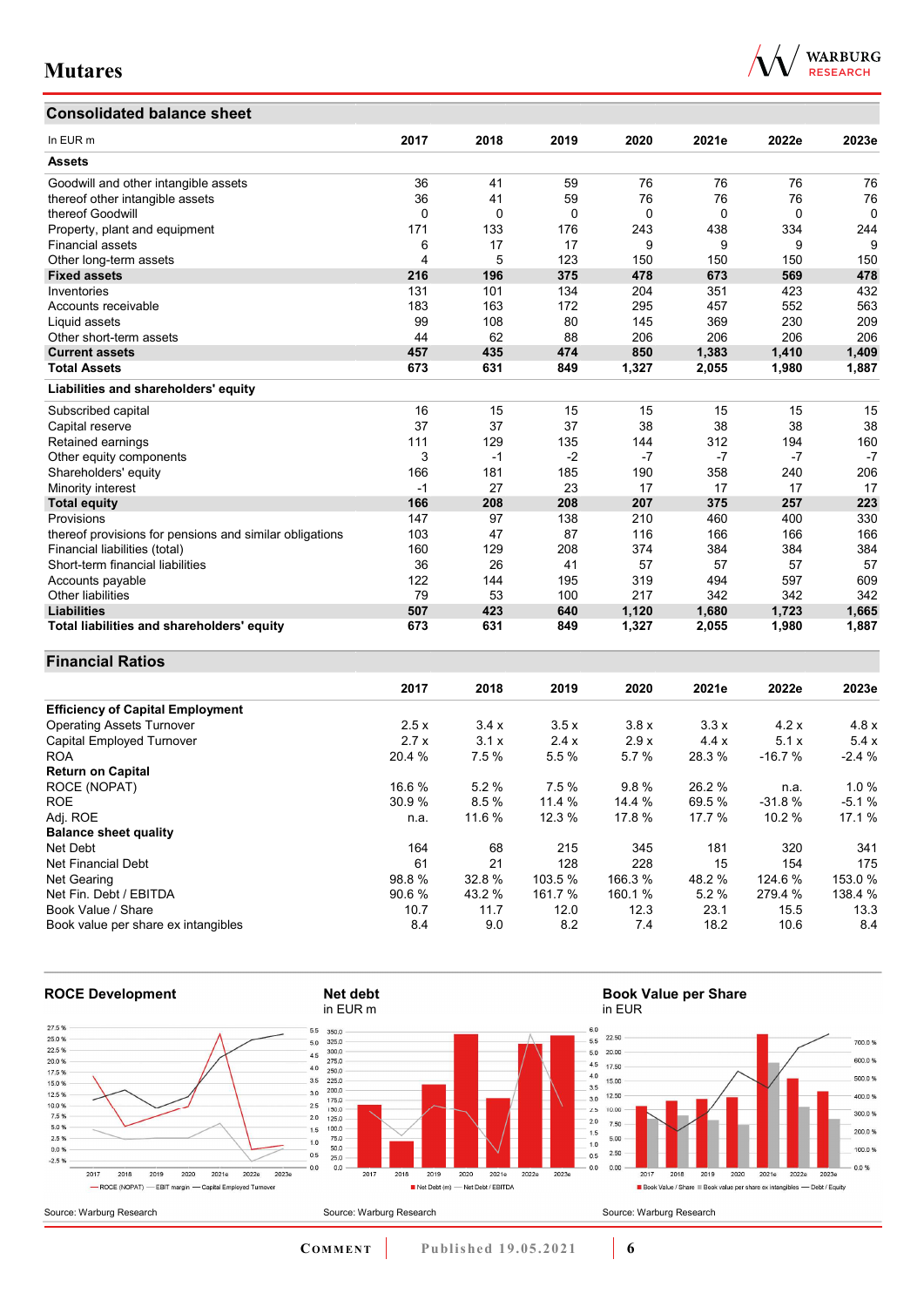## **Consolidated cash flow statement**



| In EUR m                                               | 2017     | 2018     | 2019     | 2020           | 2021e        | 2022e  | 2023e        |
|--------------------------------------------------------|----------|----------|----------|----------------|--------------|--------|--------------|
| Net income                                             | 44       | 12       | 17       | 20             | 190          | $-95$  | $-11$        |
| Depreciation of fixed assets                           | 27       | 30       | 53       | 102            | 135          | 133    | 121          |
| Amortisation of goodwill                               | 0        | 0        | 0        | 0              | 0            | 0      | $\mathbf{0}$ |
| Amortisation of intangible assets                      | 0        | 0        | 0        | 0              | $\Omega$     | 0      | 0            |
| Increase/decrease in long-term provisions              | 19       | -9       | $-15$    | 29             | 50           | O      | 0            |
| Other non-cash income and expenses                     | $-152$   | $-65$    | $-118$   | $-265$         | $-63$        | 0      | O            |
| Cash Flow before NWC change                            | $-62$    | $-32$    | $-63$    | $-115$         | 313          | 38     | 109          |
| Increase / decrease in inventory                       | 34       | 13       | 20       | 17             | $-147$       | $-73$  | $-9$         |
| Increase / decrease in accounts receivable             | $-2$     | 39       | 34       | $\overline{7}$ | $-162$       | $-95$  | $-11$        |
| Increase / decrease in accounts payable                | 0        | $-31$    | $-2$     | 48             | 175          | 102    | 12           |
| Increase / decrease in other working capital positions | $\Omega$ | 0        | $\Omega$ | $\Omega$       | $-250$       | $-60$  | $-70$        |
| Increase / decrease in working capital (total)         | 33       | 21       | 53       | 72             | $-384$       | $-125$ | $-78$        |
| Net cash provided by operating activities [1]          | $-29$    | $-11$    | $-11$    | $-43$          | $-71$        | $-87$  | 32           |
| Investments in intangible assets                       | 0        | 0        | 0        | 0              | 0            | 0      | 0            |
| Investments in property, plant and equipment           | 0        | 0        | $\Omega$ | $-29$          | $-30$        | $-30$  | $-30$        |
| Payments for acquisitions                              | 2        | 19       | 33       | 79             | 275          | 0      | 0            |
| <b>Financial investments</b>                           | 0        | $\Omega$ | $\Omega$ |                | 0            | 0      | 0            |
| Income from asset disposals                            | 25       | $-3$     | 23       |                | 63           | 0      | O            |
| Net cash provided by investing activities [2]          | 24       | $-3$     | 44       | 51             | 308          | $-30$  | $-30$        |
| Change in financial liabilities                        | 12       | $\Omega$ | $\Omega$ | 104            | 10           | 0      | $\Omega$     |
| Dividends paid                                         | -5       | $-15$    | $-15$    | $-15$          | $-23$        | $-23$  | $-23$        |
| Purchase of own shares                                 | 0        | $-3$     | 0        | $-3$           | 0            | 0      | 0            |
| Capital measures                                       | 0        | 0        | 0        | $\Omega$       | 0            | O      | 0            |
| Other                                                  | 28       | 42       | $-47$    | $-29$          | $\mathbf{0}$ | 0      | O            |
| Net cash provided by financing activities [3]          | 35       | 23       | $-62$    | 58             | $-13$        | $-23$  | $-23$        |
| Change in liquid funds [1]+[2]+[3]                     | 29       | 9        | $-29$    | 66             | 224          | $-139$ | $-21$        |
| Effects of exchange-rate changes on cash               | 0        | 0        | 0        | -1             | 0            | 0      | 0            |
| Cash and cash equivalent at end of period              | 99       | 108      | 80       | 145            | 369          | 230    | 209          |

## **Financial Ratios**

|                                        | 2017     | 2018      | 2019      | 2020      | 2021e    | 2022e    | 2023e    |
|----------------------------------------|----------|-----------|-----------|-----------|----------|----------|----------|
| <b>Cash Flow</b>                       |          |           |           |           |          |          |          |
| <b>FCF</b>                             | $-33$    | $-31$     | $-21$     | -73       | $-101$   | $-117$   | 2        |
| Free Cash Flow / Sales                 | $-3.6%$  | $-3.6%$   | $-2.1%$   | $-4.6%$   | $-4.1%$  | $-3.9%$  | 0.1%     |
| Free Cash Flow Potential               | 75       | 46        | 79        | 146       | 280      | 55       | 126      |
| Free Cash Flow / Net Profit            | $-74.2%$ | $-212.2%$ | $-102.9%$ | $-269.0%$ | $-53.1%$ | 122.7 %  | $-15.9%$ |
| Interest Received / Avg. Cash          | 4.0%     | 0.5%      | 1.6%      | 3.5%      | 0.4%     | 0.3%     | 0.5%     |
| Interest Paid / Avg. Debt              | 5.9%     | 3.5%      | 6.5%      | 9.7%      | 4.8%     | 4.7%     | 4.7%     |
| <b>Management of Funds</b>             |          |           |           |           |          |          |          |
| Investment ratio                       | 0.0%     | 0.0%      | $0.0\%$   | 1.8%      | $1.2\%$  | $1.0 \%$ | $1.0 \%$ |
| Maint. Capex / Sales                   | 0.0%     | 0.0%      | $0.0 \%$  | $0.0 \%$  | 0.0%     | $0.0 \%$ | 0.0%     |
| Capex / Dep                            | 0.0%     | 0.0%      | 0.0%      | 28.3 %    | 22.2 %   | 22.5 %   | 24.8%    |
| Avg. Working Capital / Sales           | 21.6 %   | 18.0 %    | 11.4 %    | 9.2%      | 10.0 %   | 11.7 %   | 12.6 %   |
| <b>Trade Debtors / Trade Creditors</b> | 149.4 %  | 113.3 %   | 88.5 %    | 92.5 %    | 92.5%    | 92.5 %   | 92.5 %   |
| <b>Inventory Turnover</b>              | 4.3x     | 5.3x      | 4.6x      | 4.8x      | 4.4x     | 4.6x     | 4.5x     |
| Receivables collection period (days)   | 74       | 69        | 62        | 68        | 68       | 68       | 68       |
| Payables payment period (days)         | 78       | 99        | 114       | 119       | 117      | 113      | 115      |
| Cash conversion cycle (Days)           | 80       | 39        | 26        | 25        | 34       | 35       | 35       |

#### **CAPEX and Cash Flow**  in EUR m



**Free Cash Flow Generation** 

## **Working Capital**



Source: Warburg Research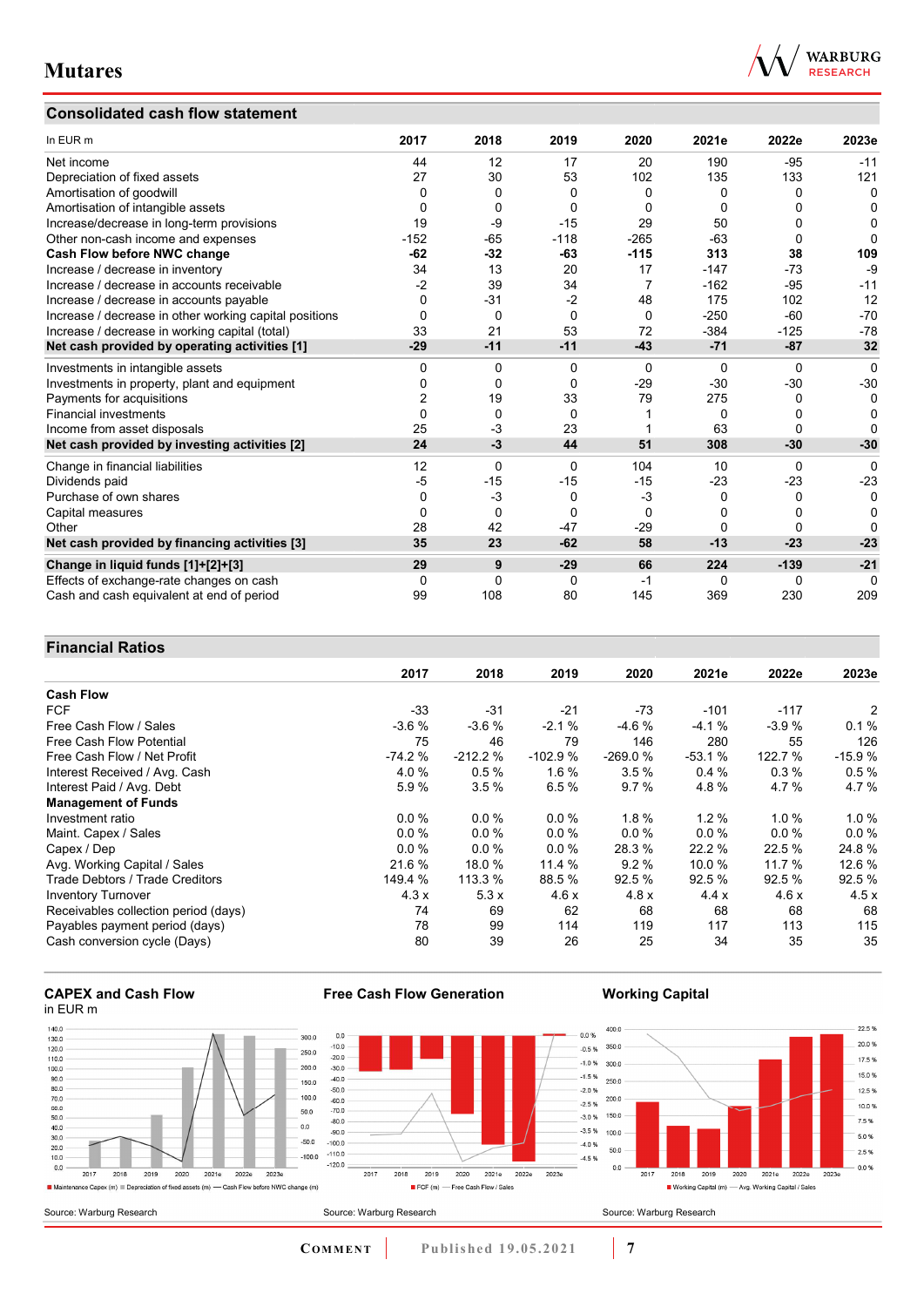

## **LEGAL DISCLAIMER**

This research report ("investment recommendation") was prepared by the Warburg Research GmbH, a fully owned subsidiary of the M.M.Warburg & CO (AG & Co.) KGaA and is passed on by the M.M.Warburg & CO (AG & Co.) KGaA. It is intended solely for the recipient and may not be passed on to another company without their prior consent, regardless of whether the company is part of the same corporation or not. It contains selected information and does not purport to be complete. The investment recommendation is based on publicly available information and data ("information") believed to be accurate and complete. Warburg Research GmbH neither examines the information for accuracy and completeness, nor guarantees its accuracy and completeness. Possible errors or incompleteness of the information do not constitute grounds for liability of M.M.Warburg & CO (AG & Co.) KGaA or Warburg Research GmbH for damages of any kind whatsoever, and M.M.Warburg & CO (AG & Co.) KGaA and Warburg Research GmbH are not liable for indirect and/or direct and/or consequential damages. In particular, neither M.M.Warburg & CO (AG & Co.) KGaA nor Warburg Research GmbH are liable for the statements, plans or other details contained in these investment recommendations concerning the examined companies, their affiliated companies, strategies, economic situations, market and competitive situations, regulatory environment, etc. Although due care has been taken in compiling this investment recommendation, it cannot be excluded that it is incomplete or contains errors. M.M.Warburg & CO (AG & Co.) KGaA and Warburg Research GmbH, their shareholders and employees are not liable for the accuracy and completeness of the statements, estimations and the conclusions derived from the information contained in this investment recommendation. Provided a investment recommendation is being transmitted in connection with an existing contractual relationship, i.e. financial advisory or similar services, the liability of M.M.Warburg & CO (AG & Co.) KGaA and Warburg Research GmbH shall be restricted to gross negligence and wilful misconduct. In case of failure in essential tasks, M.M.Warburg & CO (AG & Co.) KGaA and Warburg Research GmbH are liable for normal negligence. In any case, the liability of M.M.Warburg & CO (AG & Co.) KGaA and Warburg Research GmbH is limited to typical, expectable damages. This investment recommendation does not constitute an offer or a solicitation of an offer for the purchase or sale of any security. Partners, directors or employees of M.M.Warburg & CO (AG & Co.) KGaA, Warburg Research GmbH or affiliated companies may serve in a position of responsibility, i.e. on the board of directors of companies mentioned in the report. Opinions expressed in this investment recommendation are subject to change without notice. All rights reserved.

#### **COPYRIGHT NOTICE**

This work including all its parts is protected by copyright. Any use beyond the limits provided by copyright law without permission is prohibited and punishable. This applies, in particular, to reproductions, translations, microfilming, and storage and processing on electronic media of the entire content or parts thereof.

#### **DISCLOSURE ACCORDING TO §85 OF THE GERMAN SECURITIES TRADING ACT (WPHG), MAR AND MIFID II INCL. COMMISSION DELEGATED REGULATION (EU) 2016/958 AND (EU) 2017/565**

The valuation underlying the investment recommendation for the company analysed here is based on generally accepted and widely used methods of fundamental analysis, such as e.g. DCF Model, Free Cash Flow Value Potential, NAV, Peer Group Comparison or Sum of the Parts Model (see also [http://www.mmwarburg.de/disclaimer/disclaimer.htm#Valuation\)](http://www.mmwarburg.de/disclaimer/disclaimer.htm#Valuation). The result of this fundamental valuation is modified to take into consideration the analyst's assessment as regards the expected development of investor sentiment and its impact on the share price.

Independent of the applied valuation methods, there is the risk that the price target will not be met, for instance because of unforeseen changes in demand for the company's products, changes in management, technology, economic development, interest rate development, operating and/or material costs, competitive pressure, supervisory law, exchange rate, tax rate etc. For investments in foreign markets and instruments there are further risks, generally based on exchange rate changes or changes in political and social conditions.

This commentary reflects the opinion of the relevant author at the point in time of its compilation. A change in the fundamental factors underlying the valuation can mean that the valuation is subsequently no longer accurate. Whether, or in what time frame, an update of this commentary follows is not determined in advance.

Additional internal and organisational arrangements to prevent or to deal with conflicts of interest have been implemented. Among these are the spatial separation of Warburg Research GmbH from M.M.Warburg & CO (AG & Co.) KGaA and the creation of areas of confidentiality. This prevents the exchange of information, which could form the basis of conflicts of interest for Warburg Research GmbH in terms of the analysed issuers or their financial instruments.

The analysts of Warburg Research GmbH do not receive a gratuity – directly or indirectly – from the investment banking activities of M.M.Warburg & CO (AG & Co.) KGaA or of any company within the Warburg-Group.

All prices of financial instruments given in this investment recommendation are the closing prices on the last stock-market trading day before the publication date stated, unless another point in time is explicitly stated.

M.M.Warburg & CO (AG & Co.) KGaA and Warburg Research GmbH are subject to the supervision of the Federal Financial Supervisory Authority, BaFin. M.M.Warburg & CO (AG & Co.) KGaA is additionally subject to the supervision of the European Central Bank (ECB).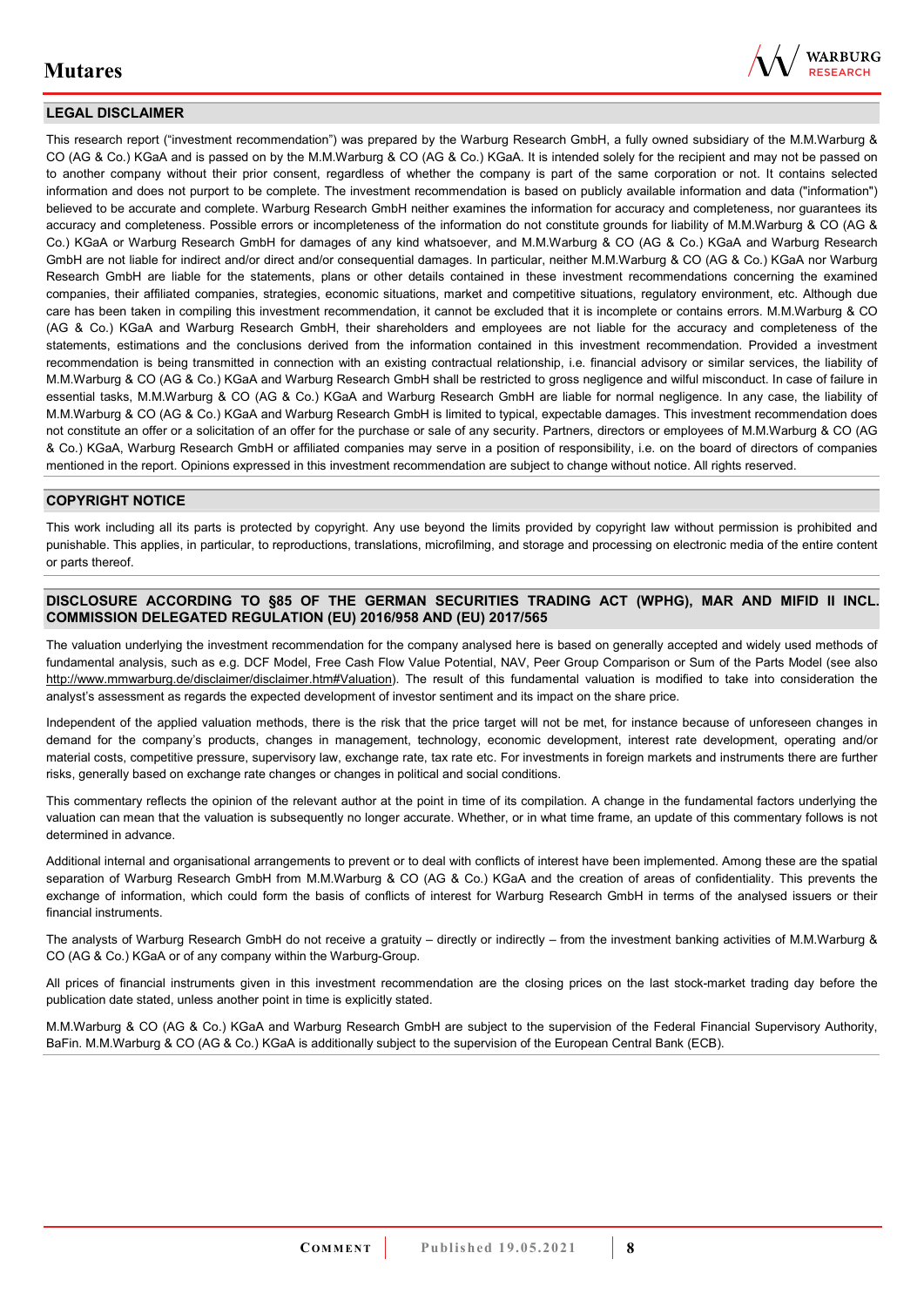

#### **SOURCES**

All **data and consensus estimates** have been obtained from FactSet except where stated otherwise.

The **Warburg ESG Risk Score** is based on information © 2020 MSCI ESG Research LLC. Reproduced by permission. Although Warburg Research's information providers, including without limitation, MSCI ESG Research LLC and its affiliates (the "ESG Parties"), obtain information (the "Information") from sources they consider reliable, none of the ESG Parties warrants or guarantees the originality, accuracy and/or completeness, of any data herein and expressly disclaim all express or implied warranties, including those of merchantability and fitness for a particular purpose. The Information may only be used for your internal use, may not be reproduced or redisseminated in any form and may not be used as a basis for, or a component, of any financial instruments or products indices. Further, none of the Information can in and of itself be used to determine which securities to buy or sell or when to buy or sell them. None of the ESG Parties shall have any liability for any errors or omissions in connection with any data herein, or any liability for any direct, indirect, special, punitive, consequential or any other damage (including lost profits) even if notified of the possibility.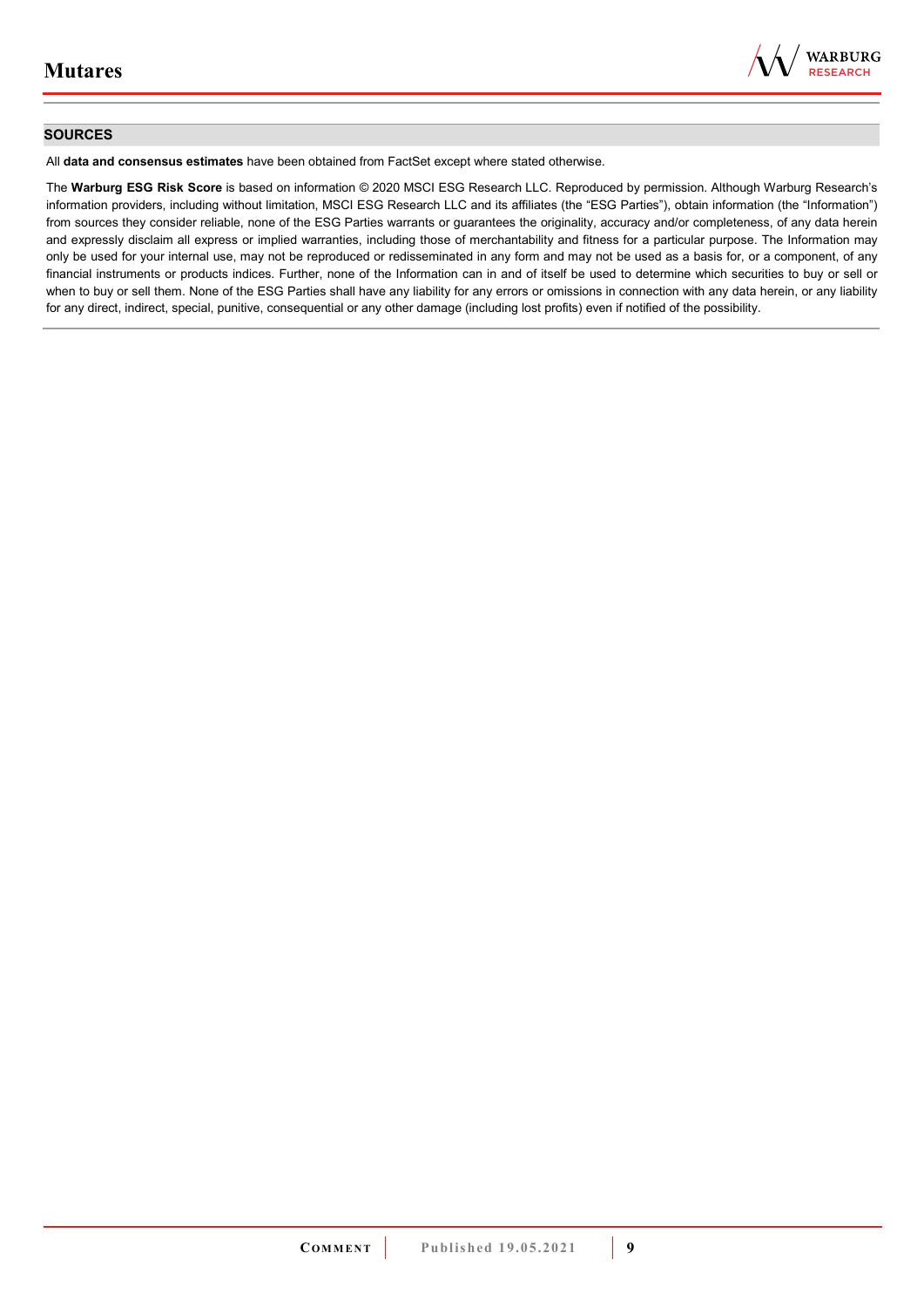**-4-** 

confidential business information.



#### **Additional information for clients in the United States**

1. This research report (the "Report") is a product of Warburg Research GmbH, Germany, a fully owned subsidiary of M.M.Warburg & CO (AG & Co.)

KGaA, Germany (in the following collectively "Warburg"). Warburg is the employer of the research analyst(s), who have prepared the Report. The research analyst(s) reside outside the United States and are not associated persons of any U.S. regulated broker-dealer and therefore are not subject to the supervision of any U.S. regulated broker-dealer.

2. The Report is provided in the United States for distribution solely to "major U.S. institutional investors" under Rule 15a-6 of the U.S. Securities Exchange Act of 1934 by CIC.

3. CIC (Crédit Industriel et Commercial) and M.M. Warburg & CO have concluded a Research Distribution Agreement that gives CIC Market Solutions exclusive distribution in France, the US and Canada of the Warburg Research GmbH research product.

4. The research reports are distributed in the United States of America by CIC ("CIC") pursuant to a SEC Rule 15a-6 agreement with CIC Market Solutions Inc ("CICI"), a U.S. registered broker-dealer and a related company of CIC, and are distributed solely to persons who qualify as "Major U.S. Institutional Investors" as defined in SEC Rule 15a-6 under the Securities Exchange Act of 1934.

5. Any person who is not a Major U.S. Institutional Investor must not rely on this communication. The delivery of this research report to any person in the United States of America is not a recommendation to effect any transactions in the securities discussed herein, or an endorsement of any opinion expressed herein.

#### **Reference in accordance with section 85 of the German Securities Trading Act (WpHG) and Art. 20 MAR regarding possible conflicts of interest with companies analysed:**

- **-1-** Warburg Research, or an affiliated company, or an employee of one of these companies responsible for the compilation of the research, hold a **share of more than 5%** of the equity capital of the analysed company.
- **-2-**  Warburg Research, or an affiliated company, within the last twelve months participated in the **management of a consortium** for an issue in the course of a public offering of such financial instruments, which are, or the issuer of which is, the subject of the investment recommendation.
- **-3-** Companies affiliated with Warburg Research **manage financial instruments**, which are, or the issuers of which are, subject of the investment recommendation, in a market based on the provision of buy or sell contracts.

MMWB, Warburg Research, or an affiliated company, reached an agreement with the issuer to provide **investment banking and/or investment services** and the relevant agreement was in force in the last 12 months or there arose for this period, based on the relevant agreement, the obligation to provide or to receive a service or compensation - provided that this disclosure does not result in the disclosure of

- **-5-** The company compiling the analysis or an affiliated company had reached an **agreement on the compilation of the investment recommendation** with the analysed company.
- **-6a-** Warburg Research, or an affiliated company, holds a **net long position of more than 0.5%** of the total issued share capital of the analysed company.
- **-6b-** Warburg Research, or an affiliated company, holds a **net short position of more than 0.5%** of the total issued share capital of the analysed company.
- **-6c-** The issuer holds shares of more than 5% of the total issued capital of Warburg Research or an affiliated company.
- **-7-** The company preparing the analysis as well as its affiliated companies and employees have **other important interests** in relation to the analysed company, such as, for example, the exercising of mandates at analysed companies.

| Company        |   | Disclosure Link to the historical price targets and rating changes (last 12 months) |
|----------------|---|-------------------------------------------------------------------------------------|
| <b>Mutares</b> | 5 | http://www.mmwarburg.com/disclaimer/disclaimer en/DE000A2NB650.htm                  |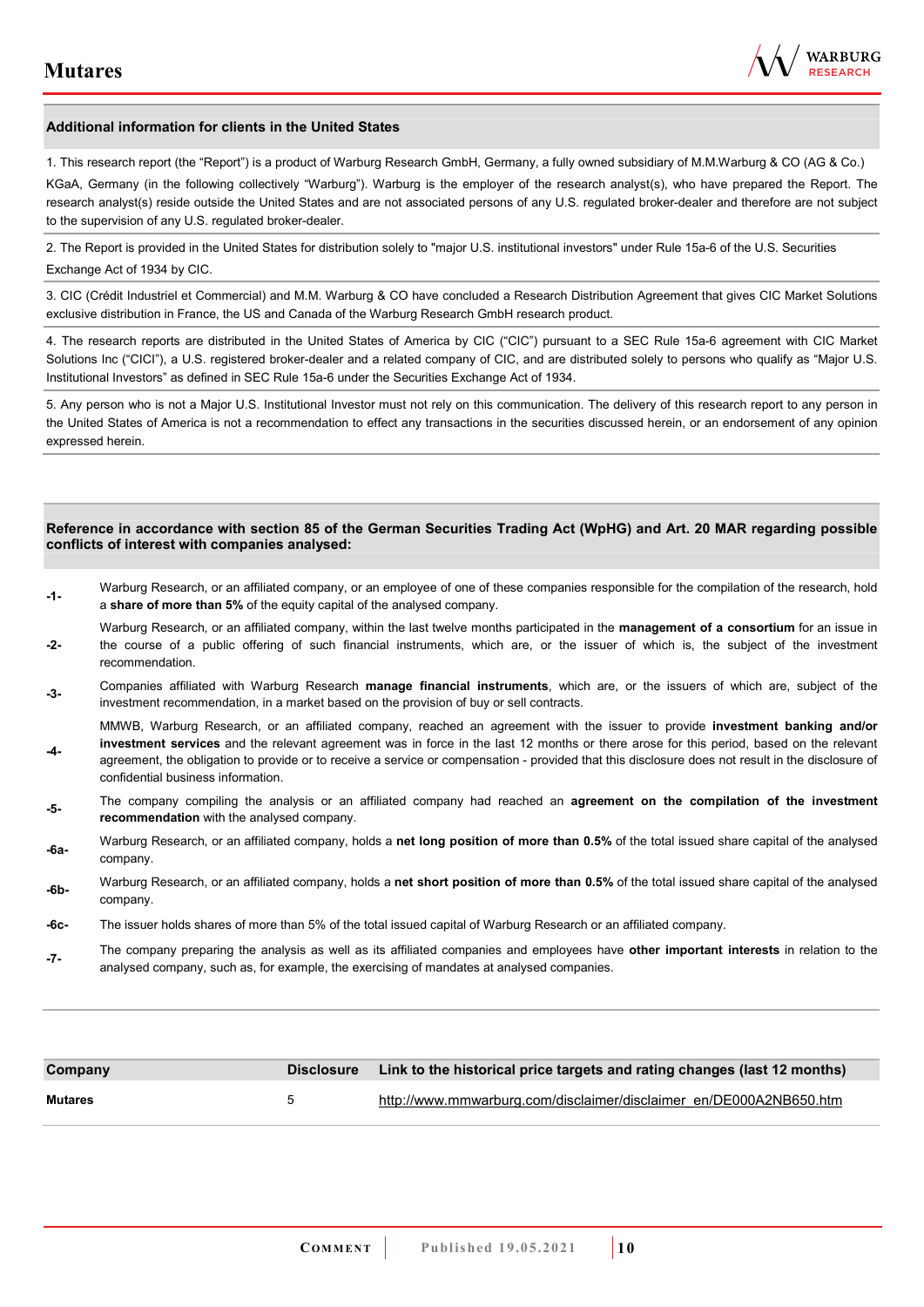

#### **INVESTMENT RECOMMENDATION**

Investment recommendation: expected direction of the share price development of the financial instrument up to the given price target in the opinion of the analyst who covers this financial instrument.

| -B-                       | Buv:                     | The price of the analysed financial instrument is expected to rise over the next 12 months.                  |  |
|---------------------------|--------------------------|--------------------------------------------------------------------------------------------------------------|--|
| -H-                       | Hold:                    | The price of the analysed financial instrument is expected to remain mostly flat over the next 12<br>months. |  |
| -S-                       | Sell:                    | The price of the analysed financial instrument is expected to fall over the next 12 months.                  |  |
| $\mathbf{u}$ $\mathbf{u}$ | <b>Rating suspended:</b> | The available information currently does not permit an evaluation of the company.                            |  |

#### **WARBURG RESEARCH GMBH – ANALYSED RESEARCH UNIVERSE BY RATING**

| Rating           | <b>Number of stocks</b> | % of Universe |
|------------------|-------------------------|---------------|
| Buy              | 150                     | 70            |
| Hold             | 53                      | 25            |
| Sell             | 5                       | 2             |
| Rating suspended | 5                       | 2             |
| <b>Total</b>     | 213                     | 100           |

## **WARBURG RESEARCH GMBH – ANALYSED RESEARCH UNIVERSE BY RATING …**

**… taking into account only those companies which were provided with major investment services in the last twelve months.** 

| Rating           | <b>Number of stocks</b> | % of Universe  |
|------------------|-------------------------|----------------|
| Buy              | 44                      | 90             |
| Hold             | 2                       | $\overline{4}$ |
| Sell             | 0                       | 0              |
| Rating suspended | 3                       | 6              |
| <b>Total</b>     | 49                      | 100            |

#### **PRICE AND RATING HISTORY MUTARES AS OF 19.05.2021**



Markings in the chart show rating changes by Warburg Research GmbH in the last 12 months. Every marking details the date and closing price on the day of the rating change.